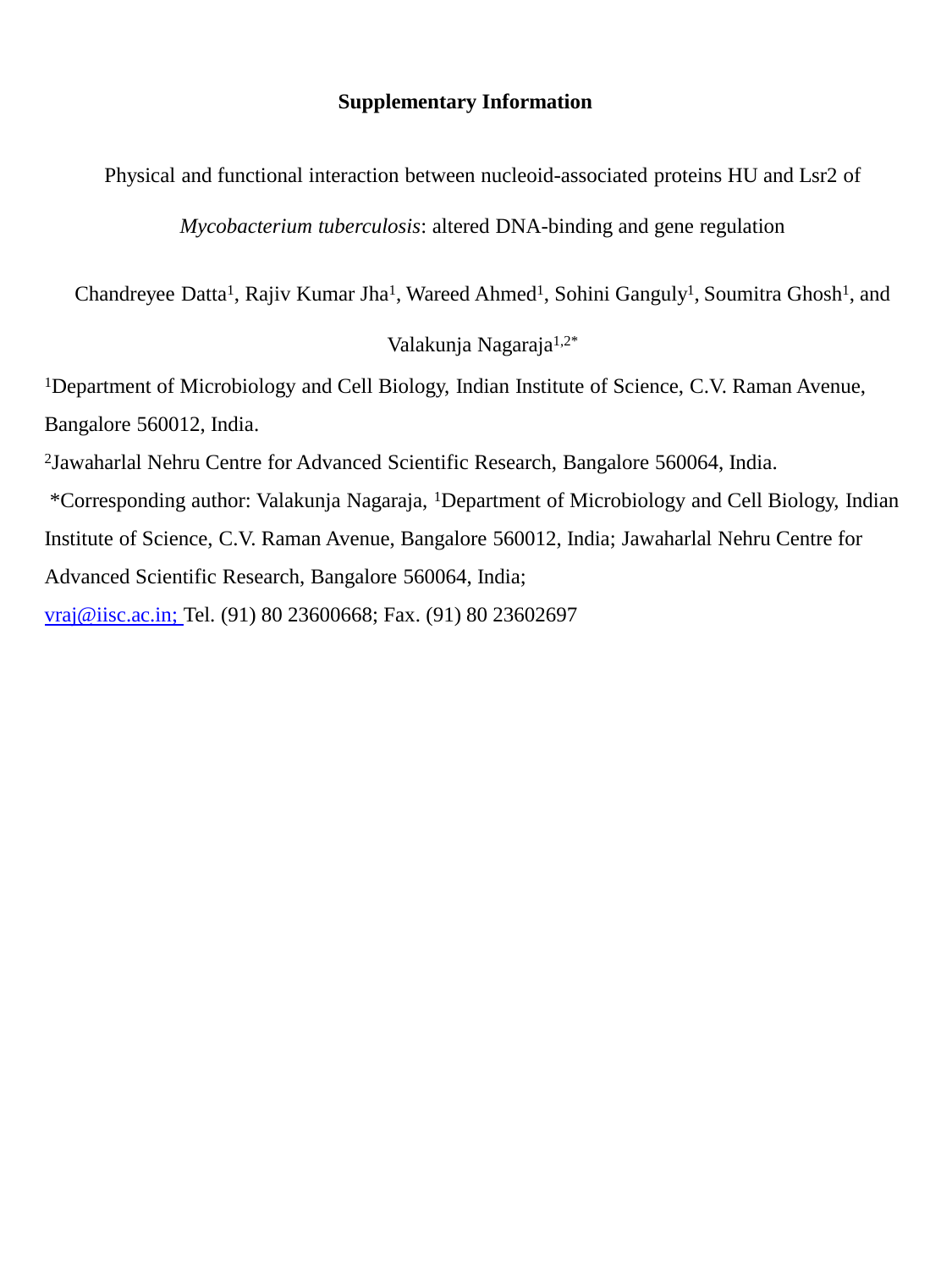

| Sample name |                                                        | Protein found in database                                                                                                 | <b>Entry name</b> | Calculated MW Score Seq. |     | COV. |
|-------------|--------------------------------------------------------|---------------------------------------------------------------------------------------------------------------------------|-------------------|--------------------------|-----|------|
| н           |                                                        | Nucleoid-associated protein Lsr2<br>OS=Mycobacterium tuberculosis<br>(strain ATCC 25618 / H37Rv)<br>$GN =  sr2$ PE=1 SV=1 | LSR2 MYCTU        | 12091                    | 123 | 13%  |
|             | MAKKVTVTLV DDFDGSGAAD ETVEFGLDGV TYEIDLSTKN ATKLRGDLKQ |                                                                                                                           |                   |                          |     |      |

51. WVAAGRRVGG RRRGRSGSGR GRGAIDREQS AAIREWARRN GHNVSTRGRI 101 PADVIDAYHA AT

**Supporting information Figure S1 A.** MtHU was immuno-precipitated from *Mtb*H37Ra cell lysate using affinity-purified anti-MtHU antibody. The pool of proteins immuno-precipitated with MtHU as a test (Lane 2), and purified mice IgG as a mock (Lane 3) were electrophoresed in a 12% SDS-polyacrylamide gel and analysed by staining with Coomassie G-250. **B**. Tryptic digests of the pool of precipitated proteins (from *Mtb*H37Ra cultures grown under hypoxia) were analysed by mass spectrometry (LC MS/MS) (shown in tabular form). The unique tryptic digests in the MtHU co-immunoprecipitated fraction, which maps to MtLsr2, has been shown in bold and underlines.

**B.**

H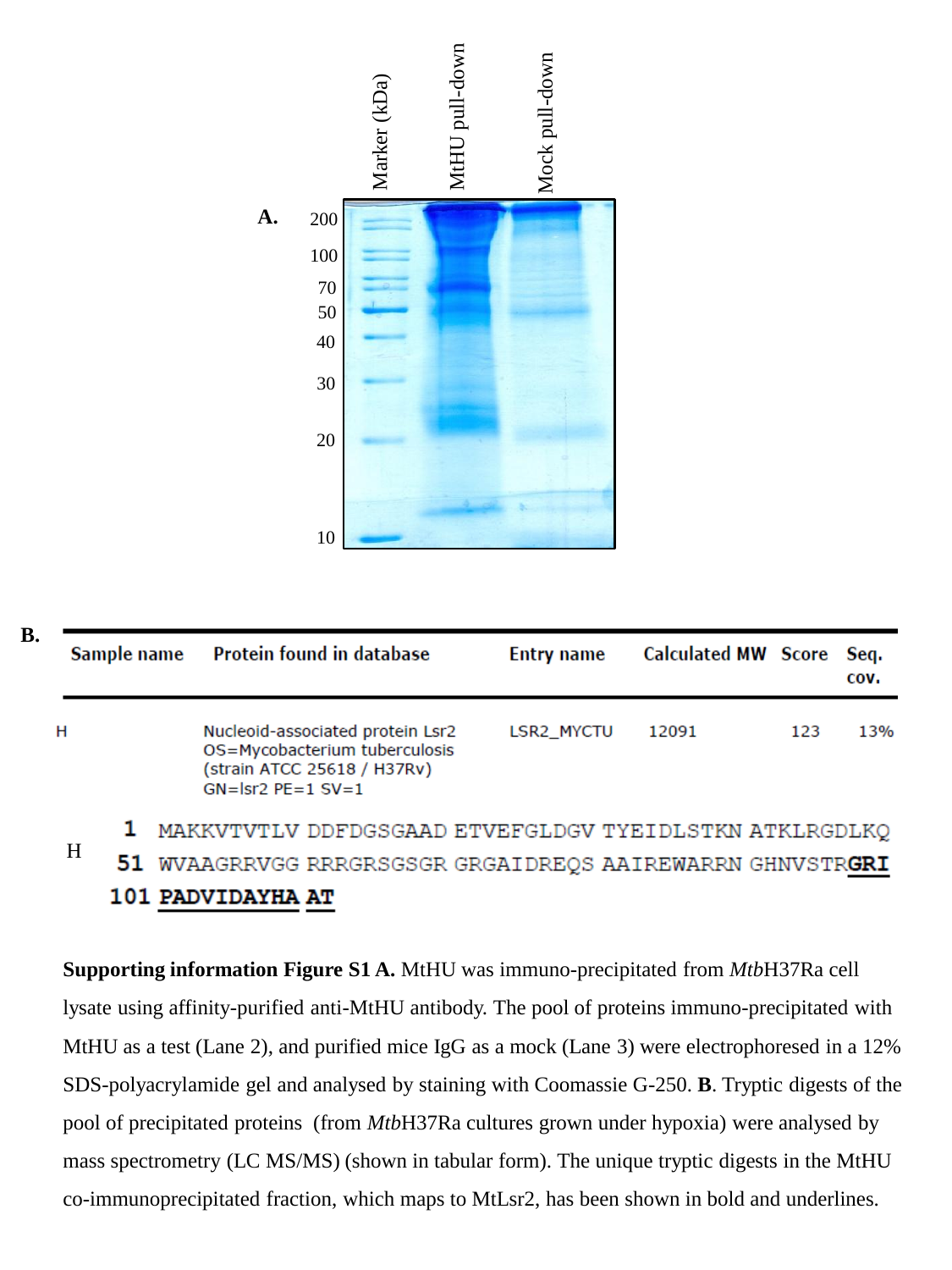

**Supporting information Figure S2.** Purification profile of MtLsr2, MtLsr2-NTD, and MtLsr2- CTD. 15% SDS-polyacrylamide gel showing hexa-histidine tagged proteins MtLsr2 (lane 2),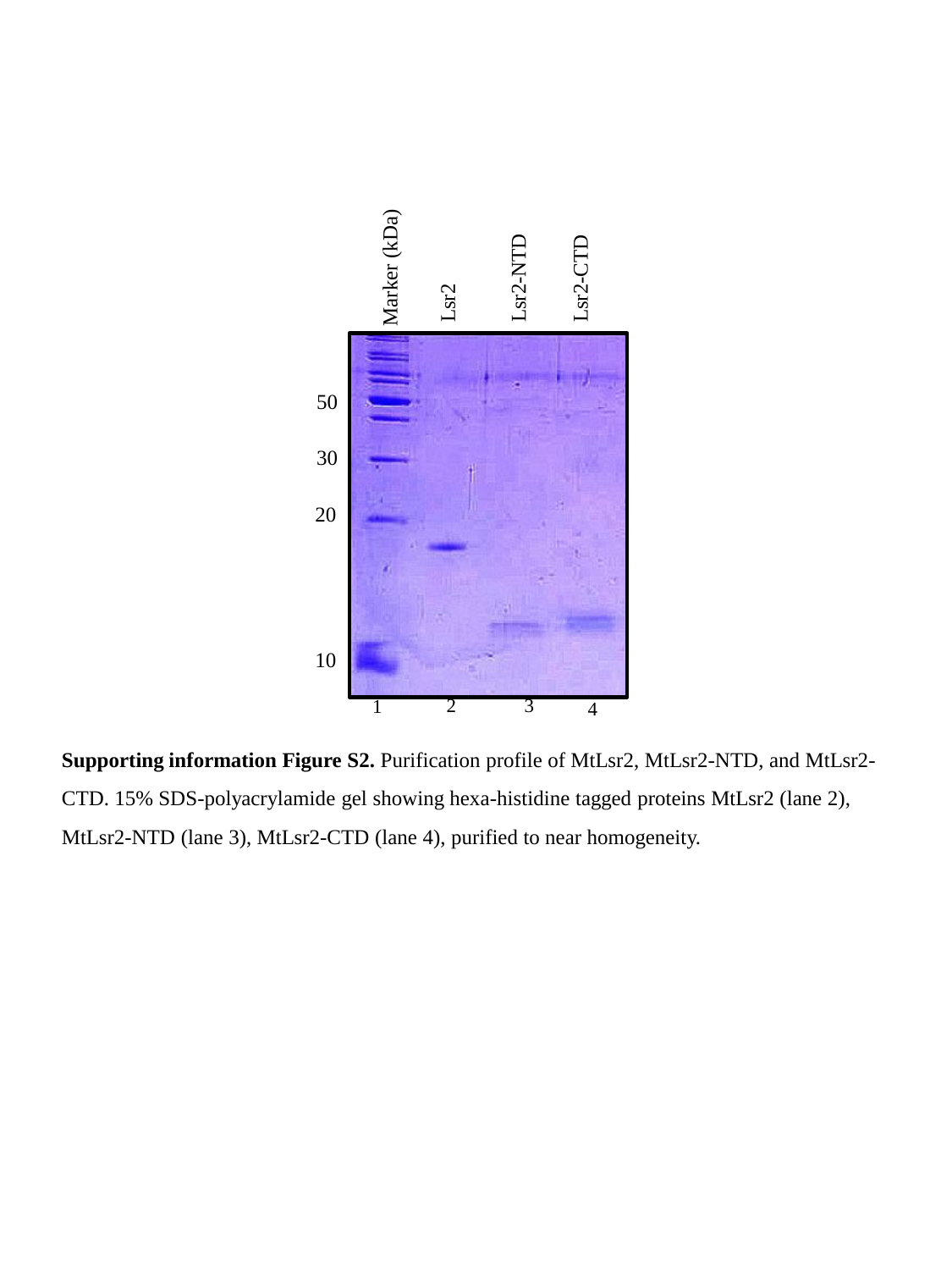**A.**



**Supporting information Figure S3. A.** AFM images of linear pUC18 DNA with i) MtHU ii)MtLsr2 iii) MtHU-Lsr2. (Dimensions of each image are provided along with the AFM pictures) **B.** i)MtHUR55A and ii) MtLsr2-NTD, showing their inability to form DNA-protein complexes. The height scan (along the red lines) are show height of DNA (0.4 nm-0.5 nm) marked by red pointers.

 $2.5 * 2.5 \mu m$ 

0.5 0.25 0  $-0.25$ 

> 0 0.5 1 1.5 2 2.5 µm

2.5 \*2.5 µm

0 0.5 1 1.5 2 2.5 µm

0.4  $\Omega$ -0.4 -0.8

0.8 nm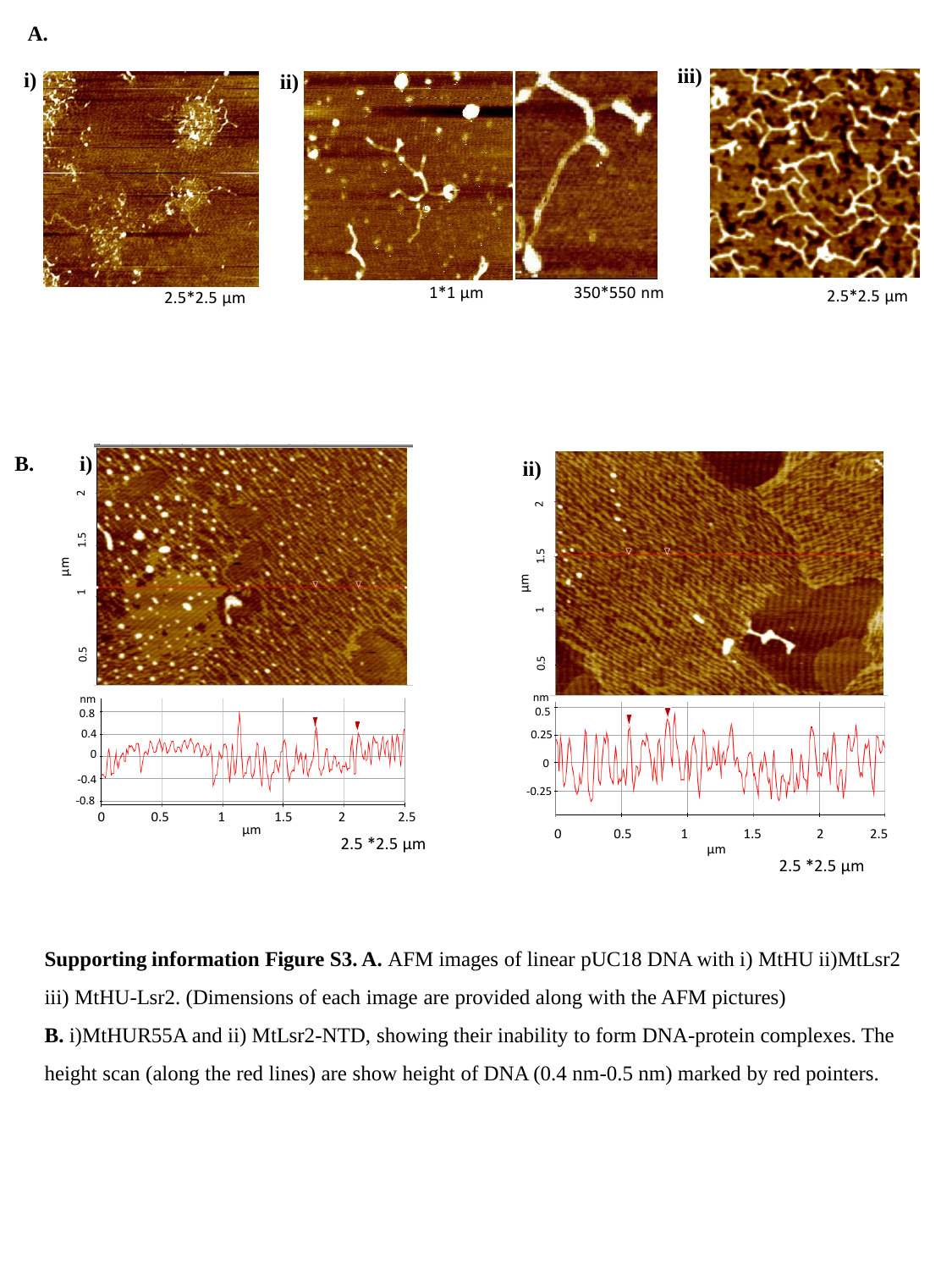

**Supporting information Figure S4.** ChIP-Seq analysis of MtHU. To identify binding sites of MtHU in *Mtb*, ChIP-Seq was carried out following the protocol described in (Ahmed *et al*., 2017). **A.** CG browser view of MtHU occupancy across the *Mtb* genome. The outer circle with green bars indicate the MtHU binding events on the circular genome. The inner circle with the black peaks represent the GC-content. **B**. Venn-diagram showing the number of MtHU and MtLsr2 binding sites across the *Mtb* genome. The intersection of the Venn-diagram represents 61 genomic regions bound by both MtHU and MtLsr2 (see Table S2 and S3 for a listing of overlapping sites).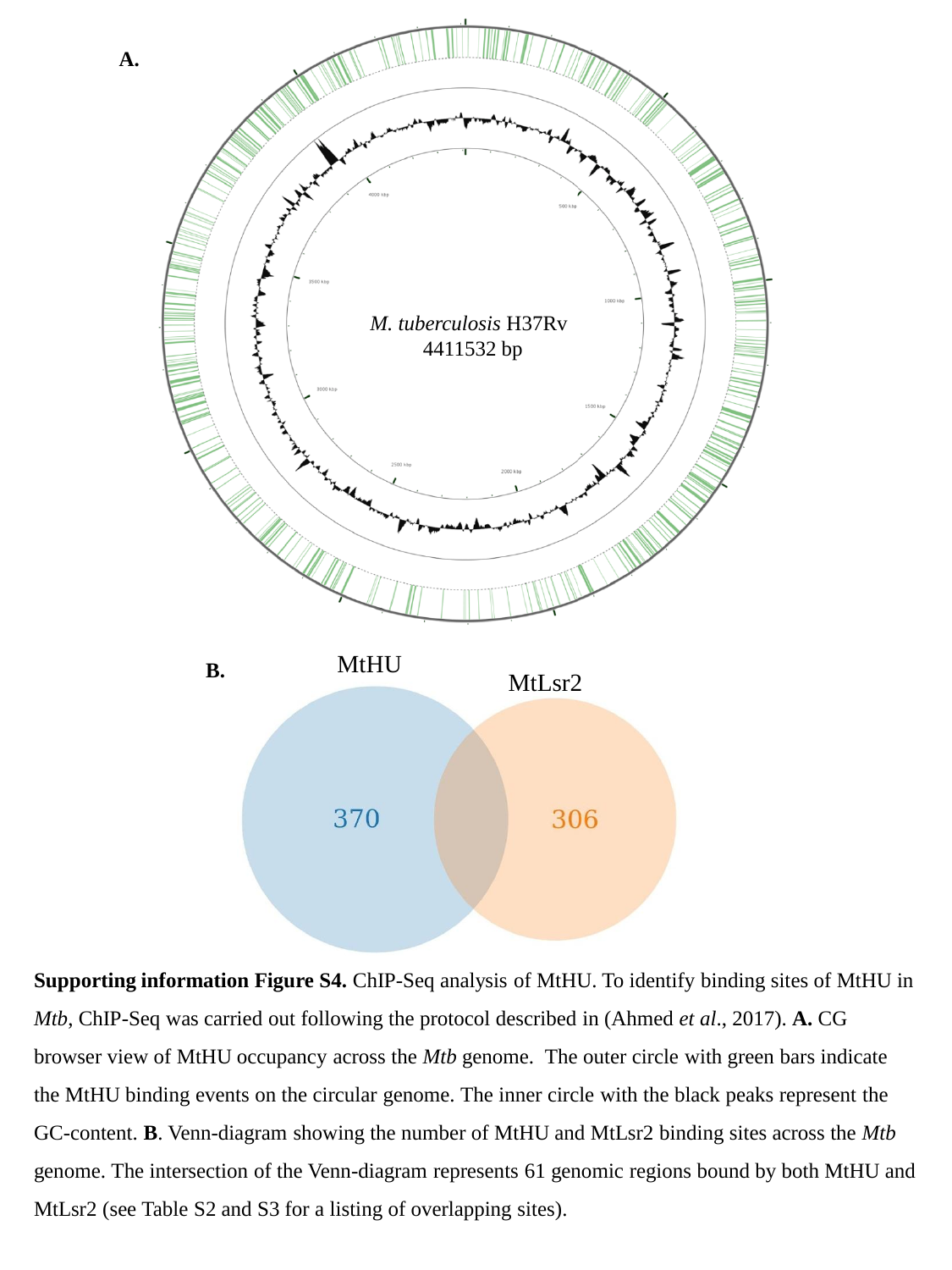



**Supporting information Figure S5. A**. EMSA showing the binding of MtHU, MtLsr2 and the MtHU-Lsr2 complex with the upstream elements of *rv1793*, *rv1034c*, *rv3904c*, and *rv3376*. **B***. In vitro* transcription